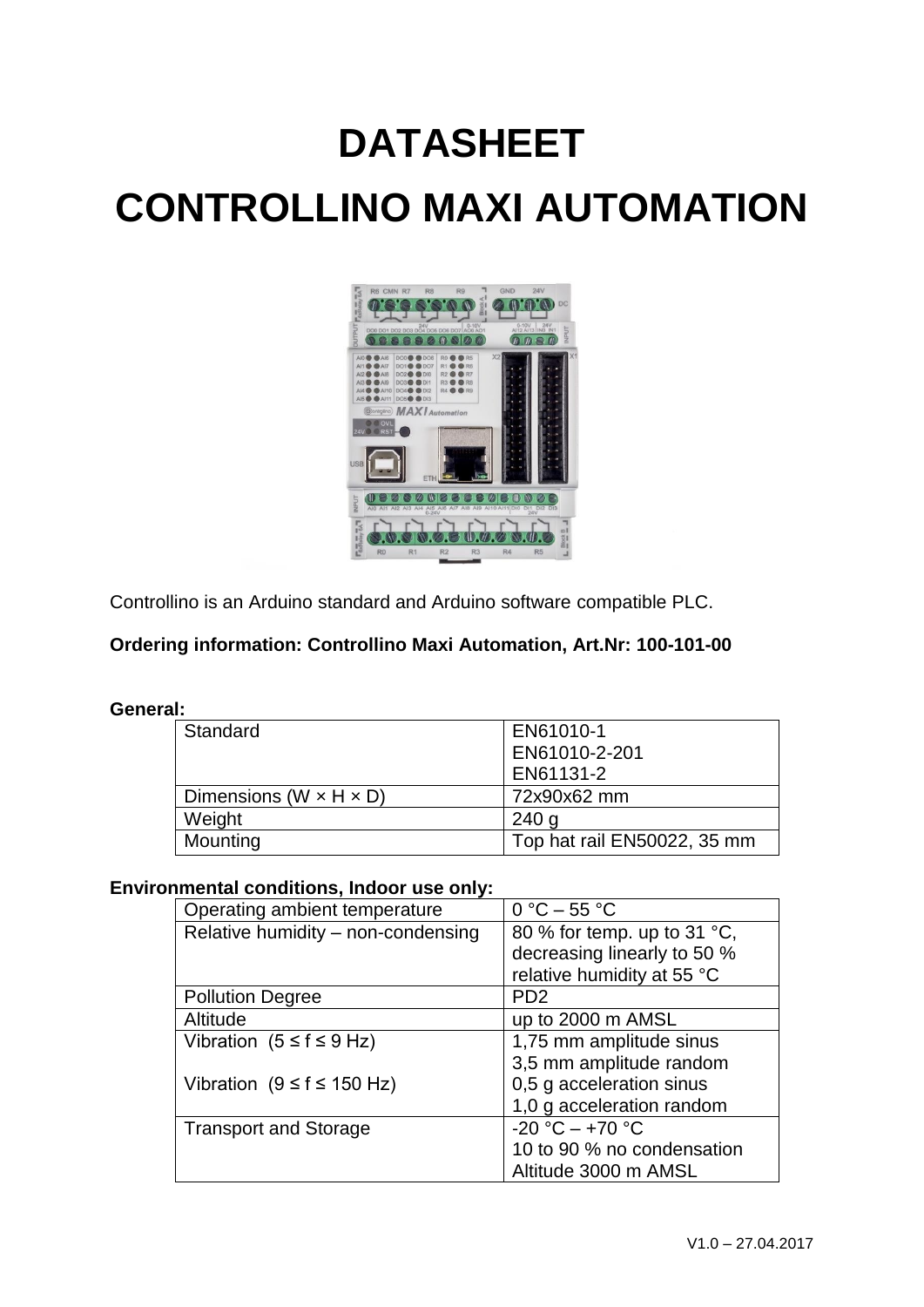| Shock response | 15 g, 11 ms half sinus all 3 |
|----------------|------------------------------|
|                | l axes                       |

**I/O:** 

| Supply voltage                          | 24 V                            |
|-----------------------------------------|---------------------------------|
| USB (Power for programming only)        | <b>USB-B, 2.0</b>               |
| <b>Ethernet</b>                         | RJ45, 10/100Mbps                |
|                                         |                                 |
| Analog inputs                           | 2x 0-10 V                       |
| Analog outputs                          | 2x 0-10 V or 0-20 mA            |
| Inputs, no galvanic insulation          | 18                              |
| Common analog/digital                   | 12                              |
| Digital                                 | 4                               |
| Fixed digital, ext. Interrupt usable    | $\overline{2}$                  |
| Digital Outputs, no galvanic insulation | 8                               |
| <b>Relay outputs</b>                    | 10                              |
| PIN Header, no Galvanic insulation      |                                 |
| Logic level Input                       | 12 parallel to terminal Inputs  |
| Logic level Output                      | 12 parallel to terminal Outputs |
| Communication                           | SPI, 2xUART, I2C, Reset         |
| <b>Internal Power</b>                   | +3,3 V, +5 V, ARef, GND         |

#### **Terminal capacities:**

| <b>Relay Output, Power Input</b> | 2,5 mm <sup>2</sup> (24-12AWG)  |
|----------------------------------|---------------------------------|
| Strip length                     | $6-7$ mm                        |
| Max. tightening torque           | $0,5$ Nm                        |
| Digital, Analog Input Output     | 1,5 mm <sup>2</sup> (30-16AWG)  |
| Strip length                     | 5-6 mm                          |
| Max. tightening torque           | $0,2$ Nm                        |
| Pin header connector             | 2x 26 Pin, Dual row, 2.54 pitch |

## **Protection:**

| <b>ESD HBM Class 0</b>               | Contact discharge: ±4 kV      |  |
|--------------------------------------|-------------------------------|--|
|                                      | Air discharge: ±8 kV          |  |
| Supply input over current protection | Internal Fuse 20 A (fast)     |  |
| <b>Relay Output</b>                  | <b>External Fuse required</b> |  |
| <b>Digital Output</b>                | Overload, short circuit, ESD  |  |
| Signal Input                         | Overvoltage, ESD              |  |
| Pin header connector                 | <b>ESD</b>                    |  |
| Current +5 V, +3,3 V                 | total 200 mA, resettable fuse |  |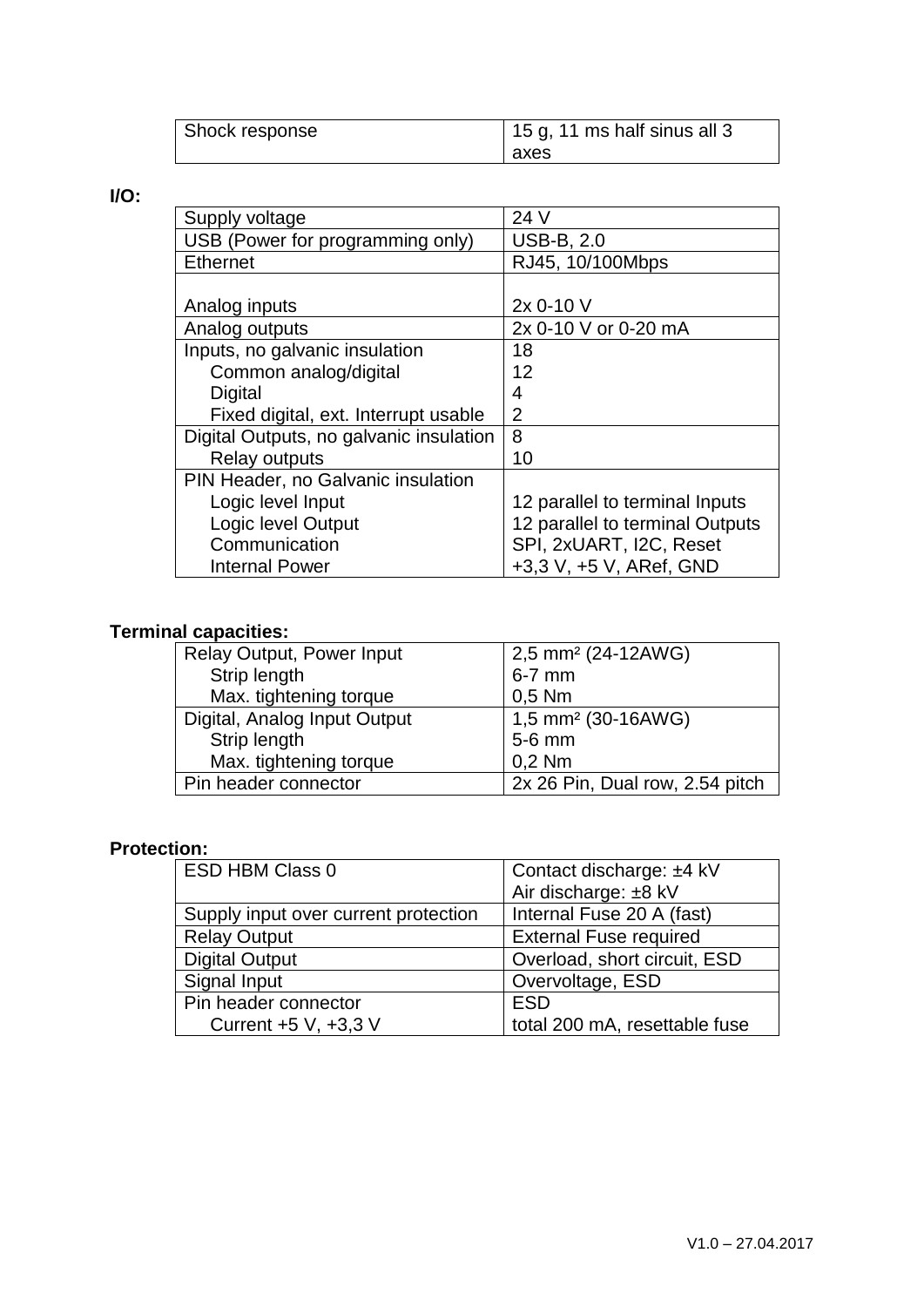|                                                       | Condition                         | Value                            |
|-------------------------------------------------------|-----------------------------------|----------------------------------|
| Supply voltage (Absolute Maximum)                     | 24 V range                        | $20.4 V -$<br>30,0 V             |
| Signal input low level                                | 24 V range                        | $0 V - 7,2 V$                    |
| Signal input high level                               | 24 V range                        | 18 V $-$ 26,4 V                  |
| Analog signal input                                   | 24 V range                        | $0 V - 26,4 V$                   |
| Signal input current                                  | max. current                      | $<$ 3 mA                         |
| Logic "0" level                                       | @ pin header                      | $0 V - 1,5 V$                    |
| Logic "1" level                                       | @ pin header                      | $3 V - 5,5 V$                    |
| Signal output low level                               | 24 V range                        | $0V - 4.8 V$                     |
| Signal output high level                              |                                   | $V$ in $-10\%$                   |
| Signal output - PWM functionality                     | Duty cycle                        | 15 % - 85 %                      |
| Relay output, Contact rating<br>Common Relay terminal | Resistive<br>Load<br>max. current | 6 A 250 V AC /<br>30 V DC<br>6 A |
| Galvanic insulation                                   | coil to contact                   | 3000 VAC<br>1 min                |
| Relay ON in case of PWM<br>functionality              | Duty cycle                        | $> 30 \%$                        |

## **Electrical characteristics:**

# **LED signalization:**

| Power LEDs coding                    | Color of power LED          |
|--------------------------------------|-----------------------------|
| input voltage out of range           |                             |
| e.g. only USB powered                | 24 V orange                 |
|                                      |                             |
| input voltage $20.4 V - 30.0 V$      | 24 V green                  |
| Input voltage $< 5 V$                | LED off                     |
| Device in reset state                | Reset LED yellow            |
| Device in run state                  | Reset LED off               |
| Signal input at high (logic 1) level | Corresponding LED green     |
| Signal input at low (logic 0) level  | Corresponding LED off       |
| Signal input in use as analog input  | Corresponding LED green on  |
|                                      | when input level reach high |
|                                      | (logic 1) state             |
| Signal/Relay output set to active    | Corresponding LED green     |
| Signal/Relay output set to inactive  | Corresponding LED off       |